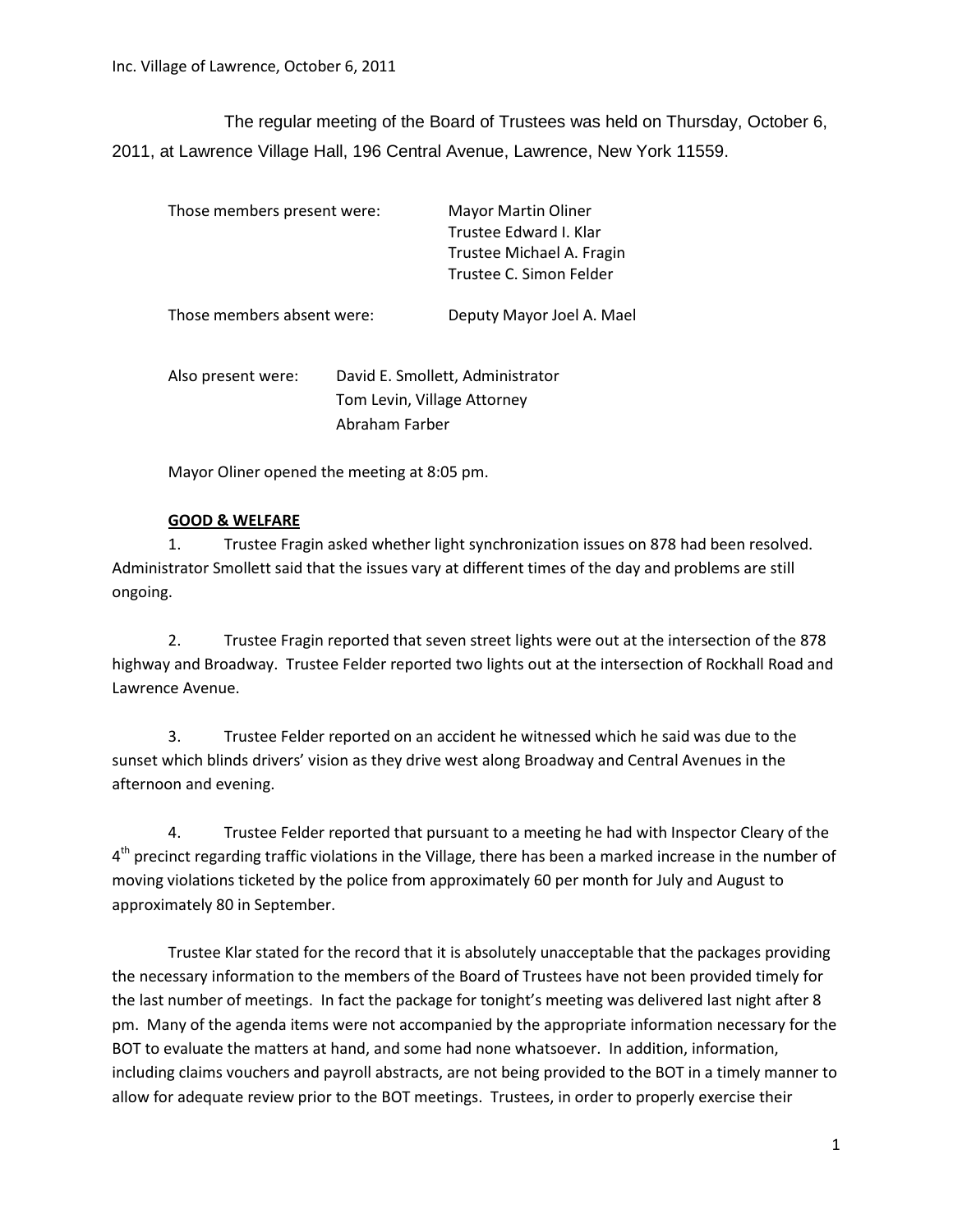fiduciary responsibilities to the residents of the Village, must receive agenda items and abstract information with ample time to review

Trustee Fragin noted that minutes of BOT meetings have not been supplied for the past several months. Administrator Smollett said that the minutes for past meetings are work in progress and will be completed shortly. Tom Levin, Village Attorney, noted that, by law, draft minutes must be available to the public within two weeks after a regular meeting and that non-compliance constitutes a default, although no penalties are assessed for same.

Trustee Felder said that, in his opinion, the main issue is understaffing at Village Hall due to personnel turnover over the past year and a half and that the Village needs to hire additional staff in order to improve efficiencies and timely work product. Trustee Klar disagreed, noting that discussions regarding hiring have been ongoing for the past six months and no progress has been made to date.

Mayor Oliner noted that all of the trustees have valid points. He also noted that the Village has experienced a series of emergencies in recent months including the Hurricane and a fire at the Country Club which demanded attention. He said that, nevertheless, there is no excuse for not providing necessary information on a timely basis and the administration needs to address these issues as soon as possible.

#### **NEW BUSINESS**

#### **Item 1. Approval of Abstracts**

Trustee Klar inquired whether all vouchers had been reviewed and signed. Trustee Felder advised that he signed the vouchers. Trustee Fragin said he signed those vouchers which were signed by the administration but that some were not signed by the administration. Additionally, vouchers were still being processed up until the day before the BOT meeting and as per prior instructions from the BOT, all vouchers for review were to be provided a week before the meeting.

Mayor Oliner reiterated the policies which the BOT had instituted over the past several months to have necessary sign-off and review of vouchers in advance of the BOT meeting and that such policies need to be followed. He also said that in instances where invoices need to be paid before the scheduled BOT meetings, it would be possible for the BOT to meet mid-month to approve vouchers as necessary.

Trustee Klar questioned several of the vouchers. He also said that payroll worksheets need to be emailed to BOT in advance of payroll submittal.

Mayor Oliner moved to approve the vouchers signed and approved by both Trustees Fragin and Felder that are included in abstracts (all other vouchers are to be held):

> General Fund #642 Recreation Fund #51 Sewer Fund #44 Trust Fund #236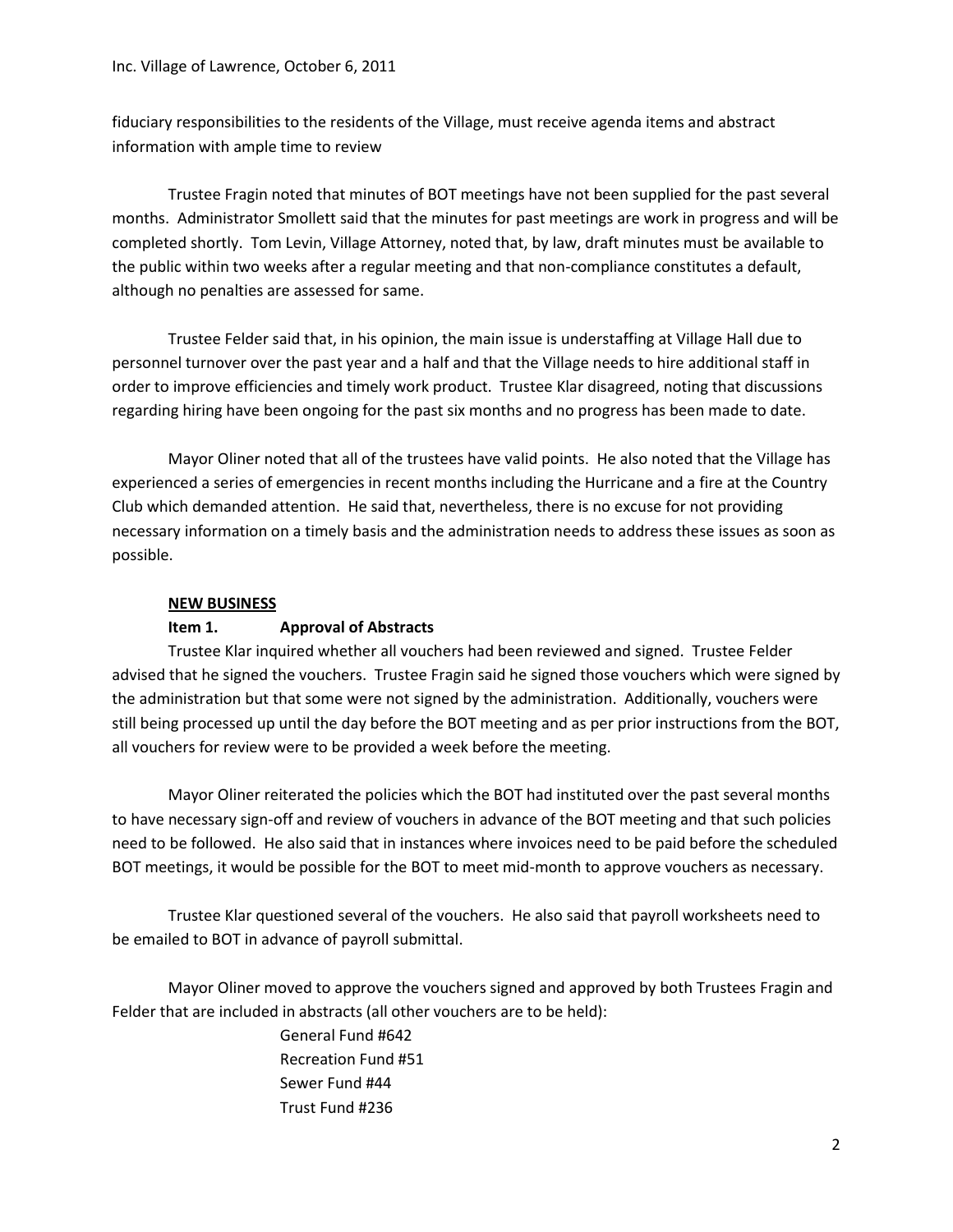Payroll #'s 2299 & 2300

Trustee Klar seconded. All present in favor.

#### **Item 2: Workplace Safety Consultation Services – RPF Associates**

Mayor Oliner moved to approve engaging RPF Associates to provide a Workplace Safety Consultation as ordered under Code Rule #59 by the New York State Worker's Compensation Rating Board. The cost of the consultation is \$3,000. Trustee Klar seconded. Vote taken:

| Mayor Oliner          | Aye |
|-----------------------|-----|
| Trustee Felder        | Aye |
| Trustee Klar          | Aye |
| <b>Trustee Fragin</b> | Nay |
| Motion passed.        |     |

Trustee Klar requested that the administration find out the deadline for the Workplace Safety Consultation from the NYS Workmen's Compensation Rating Board.

## **Item 3: 2012 Tennis Rates**

This item was tabled.

## **Item 4: 2012 Marina Rates**

Leo McMahon, manager of the Country Club, explained the new multi-rate structure. Mayor Oliner questioned the calculations and said that rates should be based on the greater of boat size or slip size as is the case in other Marinas. Mr. McMahon advised that rates did not need to be finalized at this time. The matter was tabled until the next meeting.

## **Item 5: Approval to Purchase 2 HD 3500 Chevy Pick Up Trucks**

Administrator Smollett explained the need for the new trucks due to the aging of the existing trucks which are over 15 years old. Administrator Smollett presented the pricing off of the NYS OGS contract for a 2012 Chevrolet Silverado 3500 HD to be purchased from Halston Chevrolet. Pricing came to a total of \$45,982.54 for the two trucks.

Mayor Oliner moved to approve the purchase. Trustee Fragin seconded. All present in favor.

**Item 6: Retention of Sal Castro –** Tabled **Item 7**: **Abandoned Property Update –** Tabled **Item 8: Replace Generator at Sage Pond**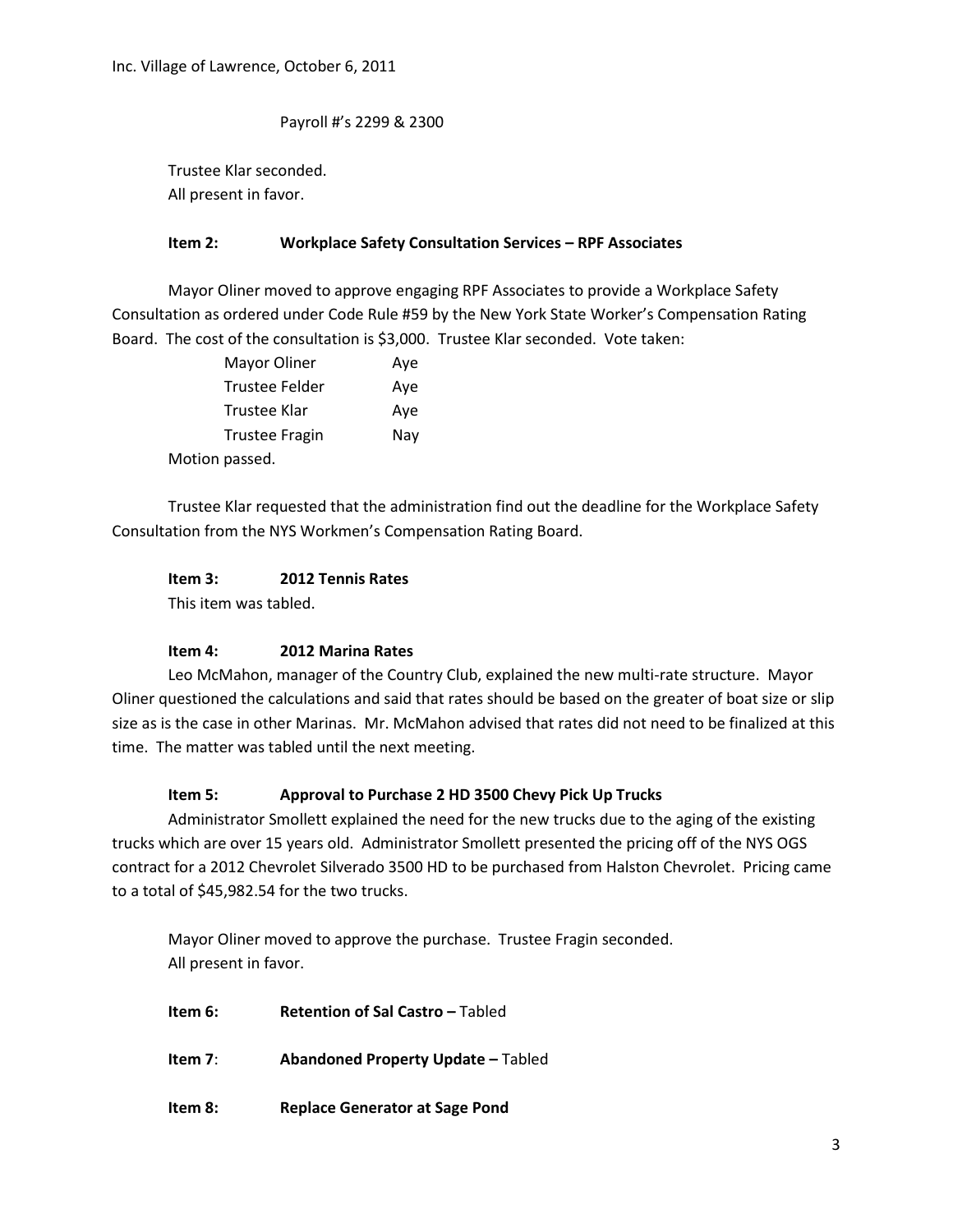Mayor Oliner directed Administrator Smollett to obtain quotes for the job. He directed Village Attorney Tom Levin to determine if the project would be funded from the Village or from the County.

## **Item 9: LI American Water (LIAW) Meeting Update**

Mayor Oliner said that, per his findings, LIAW has not been conducting water safety testing in Lawrence. He said he met with Senator Dean Skelos to put pressure on LIAW to conduct testing. He also discussed with Senator Skelos the feasibility of the Village taking control of the water pipes and running its own water facility.

## **Item 10: Request for Proposals for Village Insurance Coverages**

Mayor Oliner directed Administrator Smollett to put out an RFP for the Village insurance business and to solicit bids from Yale Brokerage and Fairmont Insurance.

# **Item 11: Country Club Fire Update**

Mayor Oliner outlined progress of remediation efforts. Trustee Klar asked for estimated date of full restoration. Leo McMahon said it is estimated to be completed by October 14, 2011. Trustee Klar directed Mr. McMahon to advise any Catering Hall customers who might be impacted by the ongoing repairs.

## **OLD BUSINESS**

## **1. Tide Gate Update**

Discussion regarding delays in the completion of the project. Mayor Oliner raised possibility of finding new contractor to complete the project. Trustee Klar questioned why the members of the Board of Trustees, who had been inquiring about this installation at every meeting, were not advised of the delay and the reason thereof. Mr Smollett reported that he received grant extension

## **2. LY&CC Fire Alarm Update**

Administrator said that the Fire Marshal inspected the system and approved it.

# **3. DEC Order of Consent Update**

Mayor Oliner said he is in the process of contacting the DEC.

# **4. NC DPW – EFC Update**

Discussion regarding moving forward with the EFC financing. Trustees Fragin and Klar questioned why the Village has not yet arranged for payments under the IMA as requested by the County. Mayor Oliner expressed concerns regarding the County's ability to complete the project and the drastic consequences that could result in the event that the Village must continue to maintain its sewer facility and remain liable to repay the bond. Village Attorney, Tom Levin, addressed the hypothetical nature of these concerns and said that the County is required to discharge its responsibilities under the IMA. Mayor Oliner said the matter requires additional review and directed the administration to forward copies of all IMA and EFC documents to the BOT members.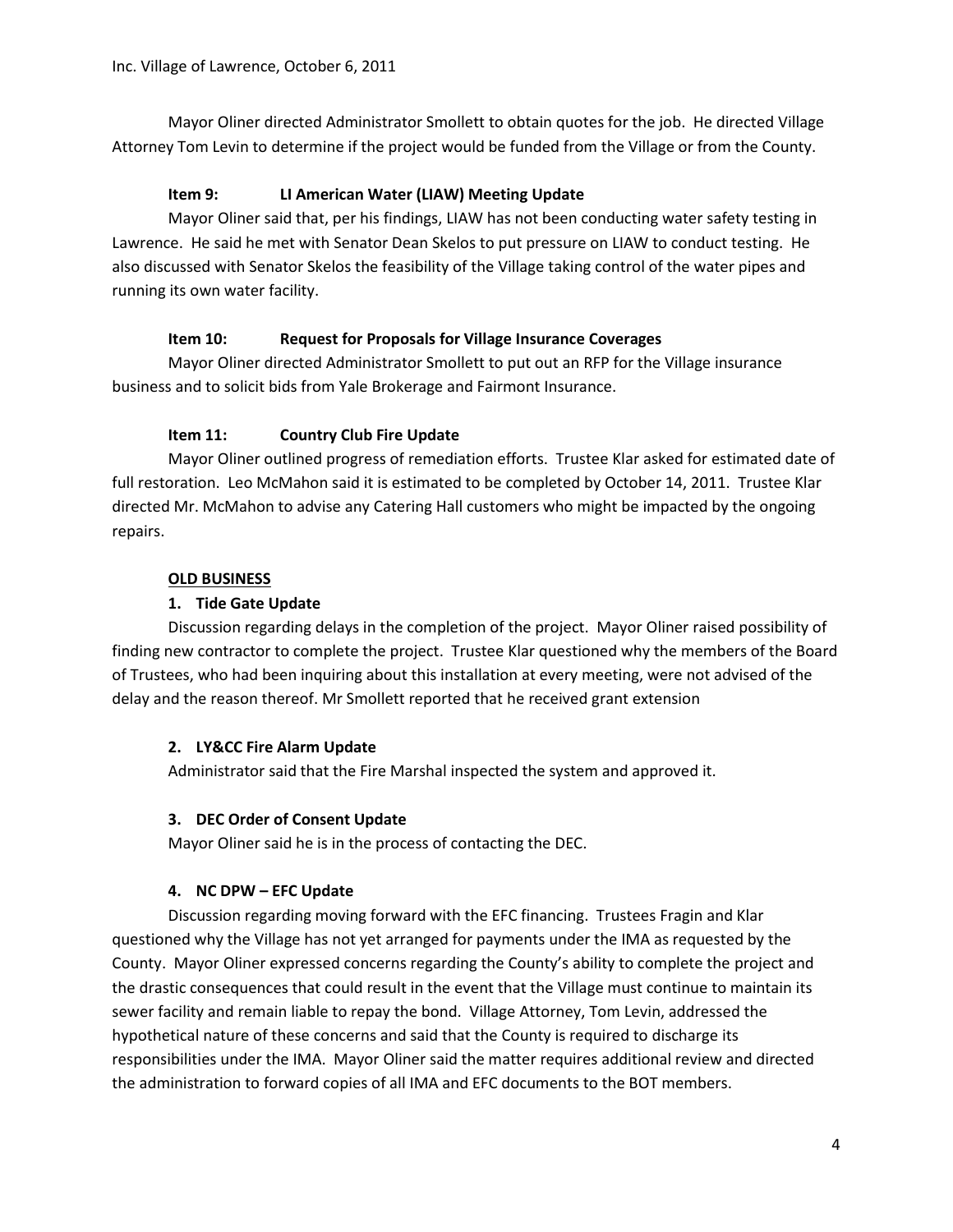## **5. Street Construction Update**

Administrator Smollett reported on the completion of paving and street restoration projects for Washington Avenue, Briarwood, Hollywood Crossing and Herrick Drive.

## **6. Temple Israel Update all agreed that it should not be agenda item**

## **7. Security Cameras Updates**

Administrator Smollett reported that four bids were received for installation of security cameras at the LYCC fuel pump. Additionally, the scope had expanded to include installation of cameras at the Park House cashier desk and the pro shop where the new point of sale system will be set up. Amended proposals to include the expanded scope of work are expected to come in within the next week. He also reported that security cameras in the parking fields are fully operational.

Mayor Oliner directed Mr. Smollett to make available to the BOT maps of the neighborhood showing strategic locations for placement of cameras to monitor vehicles entering and exiting the Village.

## **8. Copper Beach Drainage Update**

Administrator Smollett reported that the project had been completed and it should alleviate the drainage problems previously experienced.

## **ADDITIONAL GOOD AND WELFARE**

Trustee Felder thanked Mike Ryder for restricting landscapers from entering the Village on Sundays in order to enforce compliance with Village regulations.

Mayor Oliner advised it was not anticipated that any further matters remained for public discussion and other matters regarding personnel and collective bargaining issues would be addressed in Executive Session.

Trustee Klar moved to go into executive session, to discuss matters leading to the hiring, firing, promotion or dismissal of one or more persons, collective bargaining matters, and legal advice. Trustee Fragin seconded.

All present in favor.

The Board convened in Executive Session at 9:55PM.

# **EXECUTIVE SESSION**

Various matters were discussed. No action was taken.

The Board returned to public session.